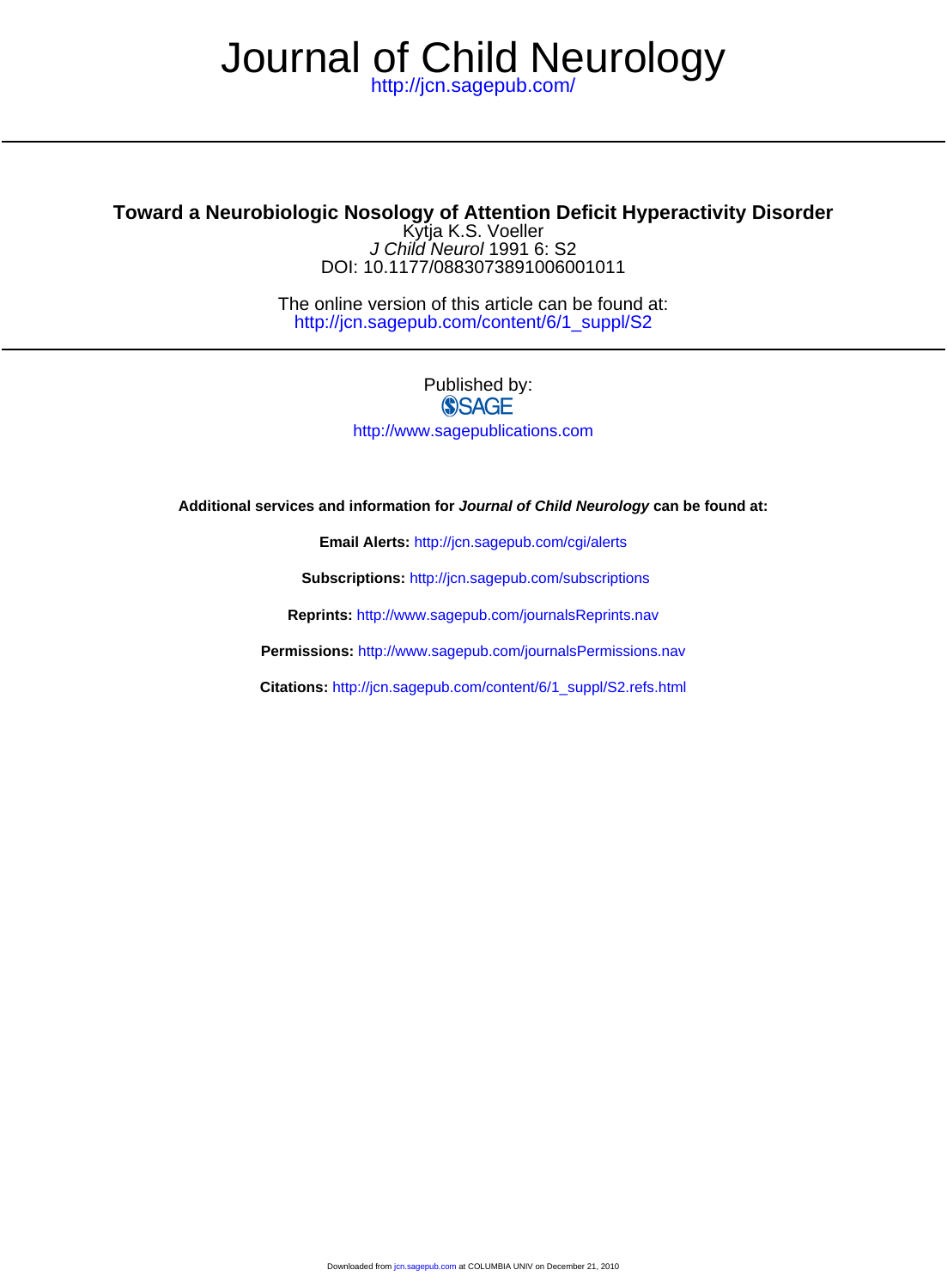# Toward a Neurobiologic Nosology of Attention Deficit Hyperactivity Disorder

Kytja K.S. Voeller, MD

**This special supplement to the** *Journal of Child* Neurology is devoted to attention deficit hyperactivity disorder (ADHD), as it is currently called. There is an enormous literature on this topic. Barkley<sup>1</sup> pointed out a decade ago that there were some 2000 articles on this subject, and the number has undoubtedly increased exponentially since that time. Hopefully, this special issue presents a fresh look at an old subject. The clinical section includes articles by Bennett and Sally Shaywitz, who discuss comorbidity and Weinberg and Emslie, who review the complex issues of differential diagnosis. Hynd and colleagues present information about the cognitive profile of children with attention deficit disorder with and without hyperactivity. Martha Denckla discusses the manifestations of ADHD in the adult. I have reviewed some of the issues of clinical management of ADHD for the clinician, and Eileen Ouellette reviews the forensic issues relating to psychostimulant use-an area of increasing importance for the clinician.

The research section deals with ADHD from the perspective of neuroscience and neuropsychology, interweaving the knowledge of behavioral neurologists and neuropsychologists who have studied frontal lobe and attentional deficits in adults with information from neuroscientists working with the visual attentional system and basal ganglia of primates. Frank Benson comments on the concept of frontal dysfunction as a component of ADHD. Heilman and colleagues present a model of ADHD that incorporates adult models of attentional and intentional dysfunction. Colby provides a detailed review of the neurophysiologic and anatomic substrates of attentional processes. Swanson et al describe the use of the Posner paradigm in children. Trommer and coworkers apply an adult frontal lobe task to children, and describe the effect of methylphenidate on performance.

It has generally been accepted that ADHD involves some form of brain dysfunction, but a workable model has not been easy to come by. Over the last 20 years, there have been significant changes in the conceptualization of the syndrome by clinicians and in the way neuroscientists have thought about attentional and motor behaviors. At this time, it might be worth reviewing available information from both these areas as they pertain to a neurologic model of ADHD.

The shifts in clinical perspective had an important bearing on early concepts of brain dysfunction. For instance, hyperactivity was viewed as the salient symptom prior to 1970, and this was reflected in the terms "hyperkinesis" and "hyperkinetic impulse disorder," which was attributed to "minimal brain damage/dysfunction" in the 1960s.<sup>2</sup> It was known that children who had encephalitis,<sup>3</sup> head injury,<sup>4</sup> or prematurity<sup>5,6</sup> were likely to develop a serious behavior disorder, of which hyperkinesis was a prominent symptom. The affected child was perceived as being both hyperactive and hyperaroused, being constantly bombarded by extraneous stimuli that were not properly modulated. The diencephalon was seen as the center that sorted, routed, and patterned impulses flowing through the reticular activating system from sensory receptors to higher brain areas.<sup>7</sup> Amphetamines functioned to raise "synaptic resistance," thus decreasing this flood of impulses coming from the periphery. Laufer et al, $8.9$  studying the photo-pentylenetetrazol threshold of children with hyperkinetic impulse disorder and the increase in the threshold with amphetamine, postulated that  $\ldots$  injury to or dysfunction of [the] diencephalon would alter resistance at synapses. This would allow incoming impulses to spread out of usual pathways and irradiate large cortical areas." This in turn would result in unusual sensitivity to  $\alpha$ ... stimuli

Received Oct 1, 1990. Accepted for publication Oct 5, 1990.

From the Department of Psychiatry and the Division of Pediatric Neurology, Department of Pediatrics, University of Florida School of Medicine, Gainesville, FL.<br>Address correspondence to Dr Kytja K.S. Voeller, Depart-

ment of Psychiatry, Box J234, JHMHC, Gainesville, FL 32610-0234.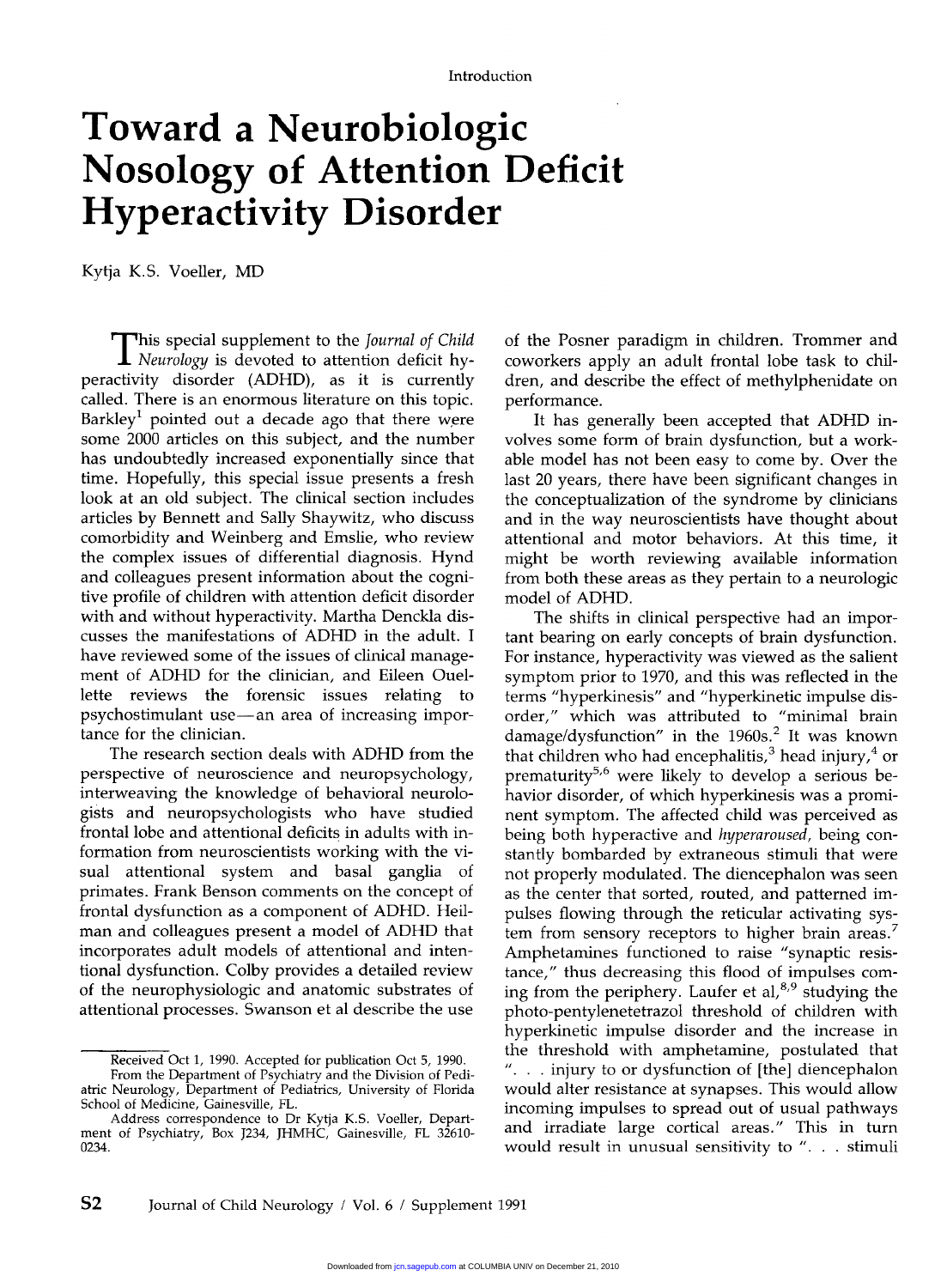flooding in from both peripheral receptors and vis $cera."<sup>8</sup>$  Anderson, writing in 1963, suggested that the  $\%$ ... entire syndrome is due to the lack of adequate integration of various types of perceptual modalities, as a result of minimal brain damage. $^{\prime\prime\,10}$ 

In the late 1960s, research studies were reported that suggested that the children were, in fact, underaroused. Satterfield et al<sup>11</sup> noted that the lower the arousal level (as measured by electroencephalogram, auditory-evoked cortical responses, and skin conductance), the greater the severity of clinical manifestations and the more effective methylphenidate in increasing arousal. They noted that "lack of inhibitory control over sensory function could be expected to result in easy distractability, with the low aroused child responding to irrelevant simuli.... $^{\prime\prime}$ <sup>11</sup> This flood of stimuli resulted in an increased level of activity, which was attributed to dysfunction in the reticular formation.

A somewhat different approach was suggested by Wender<sup>12</sup> who viewed the basic pathology as involving decreased sensitivity to both pain and plea sure and diminished sensitivity to reinforcement. Based on the self-stimulation research of Olds and Milner,  $^{13}$  he postulated lesions involving the fornix/ septal region. A model of "disinhibitory psychopathology" involving the septal region was also suggested by Gorenstein and Newman.<sup>14</sup>

The most prominent change in thinking about ADHD occurred in the early 1970s when Cohen and Douglas<sup>15,16</sup> made a strong case that the most pervasive deficit was attentional, leading to the concept of attention deficit disorder with or without hyperactiv ity, $17-20$  as put forth in the Diagnostic and Statistical Manual of Mental Disorders, 3rd ed (DSM III).<sup>21</sup>

In the mid 1970s, the frontal lobe emerged as one of the possible areas of dysfunction.\* Zambelli et al<sup>22</sup> suggested that frontal lobe dysfunction would explain the selective attention deficits observed in their subjects. Pontius<sup>23</sup> pointed out the resemblance of dysfunction in the caudate-frontal axis to the spectrum of behaviors seen in this syndrome. Mat $tes<sup>24</sup>$  reviewed the parallels between hyperkinesis and frontal lobe dysfunction. Gualtieri and Hicks,<sup>25</sup> focused on ". . . inconsistent levels of arousal and reactivity . . ." and diminished capacity for self-regulation, suggesting that orbital surfaces of the frontal lobes were "essential to the cordination of somatomotor and visceromotor activities<sup>"25</sup> and emphasized the similarity between patients and experimental animals with frontal lobe dysfunction and hyperactive children. I am leaving the problem of how well frontal lobe deficits explain the spectrum of behaviors associated with ADHD to the expertise of Dr Frank Benson, who has contributed a Commentary article.

The locus ceruleus has also received some mention over the years. Mefford and Potter<sup>26</sup> hypothesized that the primary dysfunction in hyperactivity "is a low threshold for reactivity to sensory stimuli," consistent with "hypervigilance" and high arousal, decreased threshold for the orienting response, and increased exploratory behavior. On this basis, they postulated that the core deficit lies in an inhibition of locus ceruleus stimulation, via an imbalance in either adrenaline formation or  $\alpha_2$ -receptor numbers. The efficacy of clonidine in treating some children with  $ADHD^{27}$  would provide some support for this concept.

In general, none of these proposed lesion sites have satisfactorily explained the entire spectrum of clinical facts and symptomatology seen in ADHD. Most children with ADHD do not have brain lesions in the usual sense of the word. Many have unremarkable pre-, peri-, and postnatal histories, providing little reason to suspect early encephalopathic events. The routine neurologic examination is often normal. It has not been possible to document classic brain lesions on computed tomographic scans.<sup>28</sup> On the other hand, cerebral blood flow studies have revealed hypometabolism in the caudate, particularly the right caudate<sup>29</sup>; positron emission tomographic scan studies<sup>30</sup> have indicated a reduction in whole brain glucose utilization, particularly striking in the right frontal area, with a decrease in the posterior medial orbital areas; and asymmetry measurements on magnetic resonance imaging scans have revealed decreased right frontal width measurements compared to normal controls.<sup>31</sup> In addition, a model of brain dysfunction in ADHD must include cases that have a genetic etiology.<sup>32</sup>

A somewhat different approach involves localizing the neural basis for dysfunction in ADHD to the right hemisphere (see the article by Heilman et al in this issue). The right hemisphere is specialized for attentional processes in adults and for controlling various aspects of motor response, and a surprisingly high incidence of attentional deficits is ob-

<sup>\*</sup>Some clinicians and researchers have implicated frontal lobe dysfunction in their descriptions of the associated behavior without identifying the neuroanatomical substrate. Sir George Frederic Still, in what was possibly the earliest description of the syndrome (Still GR: The Coulstonian lectures onsome abnormal psychical condition, in children. Lancet 1902; 1:1008-1012,  $1077-1082$ ,  $1163-1168$ .), attributed it to "morbid defects in moral control," and Barkley has described ADHD as consisting of poor rule-governed behavior (eg, sustained compliance, self-control, and problem solving). $<sup>1</sup>$ </sup>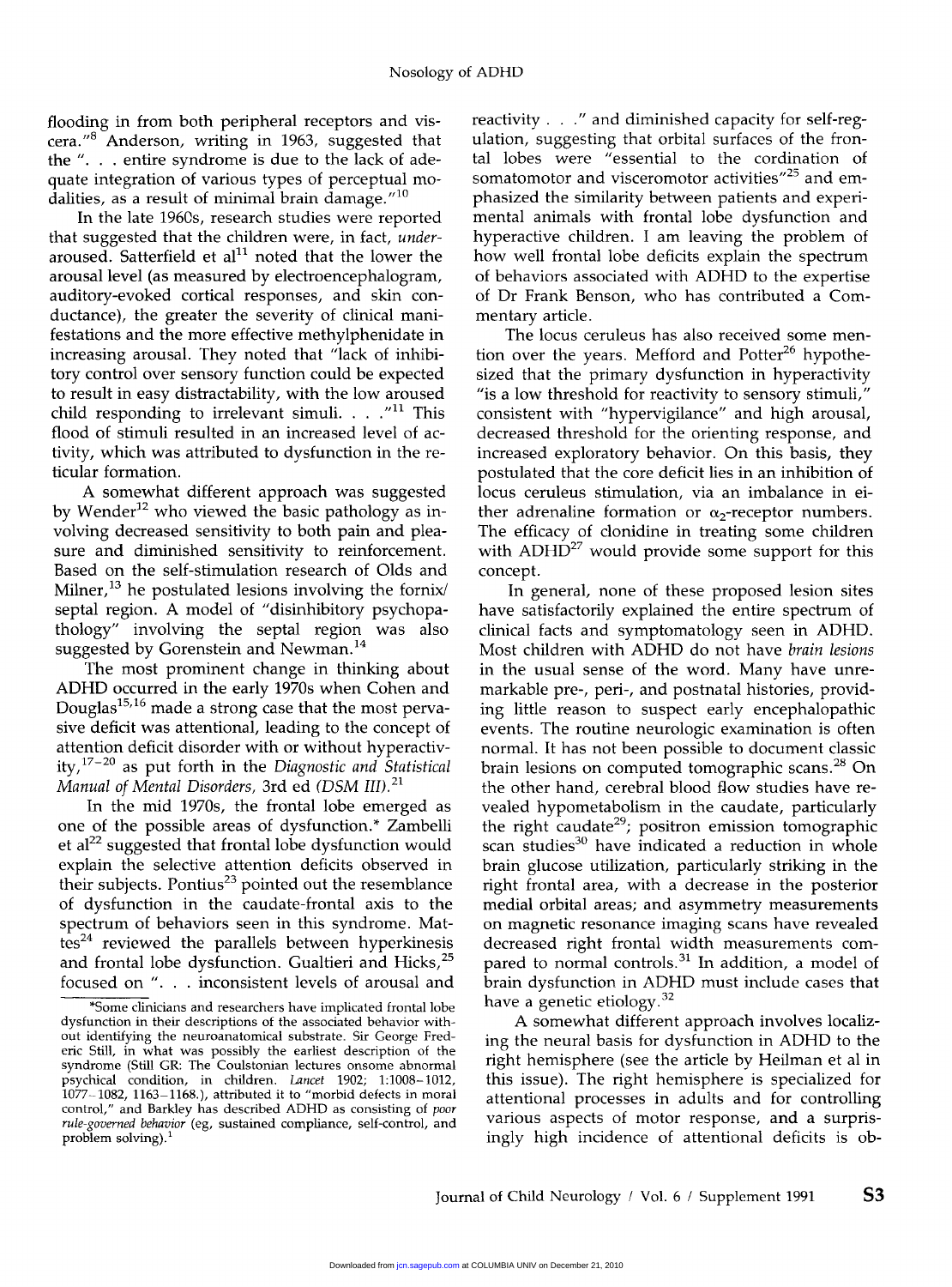served in children with documented right-hemisphere lesions.<sup>33</sup>

From my perspective, the development of a neurologic model of ADHD is hampered by the current criteria for identifying affected children. The DSM III and the revised edition  $(DSM III-R)^{34}$  address these issues by providing a list of symptoms that must be present for the diagnosis. These criteria consist of verbal descriptions of children's behaviors, with all the associated problems of precision. As Shaywitz and Shaywitz point out, "each clinician or investigator makes his own interpretation of how to operationalize DSM III criteria.<sup>1735</sup> An additional problem is that the behavioral descriptions themselves cannot be mapped on to relevant neurologic behaviors. For instance, a neurologic model would distinguish between akathisia, locomotor hyperactivity, and stereotypy. Akathisia is characterized by restless and fidgety movements, coupled with an inner sense of restlessness, whereas exploratory locomotor hyperactivity is characterized by a high level of walking and running, typically in a novel environment. Both of these behaviors contrast to stereotypy, which involves repetitive movements. Akathisia and exploratory locomotor hyperactivity appear to be subserved by different neuronal circuits, which are in close proximity in certain brain areas, as lesions at various points in the dopaminergic mesocorticolimbic system can produce one or the other, with different patterns of response to stimulant drugs. $36-40$ Stereotypy is linked to the dopaminergic system, is induced by amphetamine, and is blocked by lesions of the caudate-putamen and globus pallidus.<sup>41</sup> All of these behaviors would be labeled "hyperactive." The first two decrease with amphetamine administration, although there is some variation at different dose levels<sup>39</sup>; the third increases with amphetamine. In DSM III-R, item 1, "often fidgets with hands or feet  $\dots$ ," can be linked to akathisia, but it is not clear whether item 2, "has difficulty remaining seated . . . ," relates to akathisia or locomotor activity. Item 14, "often engages in physically dangerous activities  $\ldots$  eg, runs into street without looking," may indicate impulsivity, poor judgment, or locomotor hyperactivity. Similar confounds are seen in the hyperactivity factors of DSM III. Finally, although most clinicians would not label stereotypy as "hyperactivity," its presence may predict an unusual response to psychostimulant medication. Although this example is restricted to the motor system, it involves attentional and impulsive behaviors as well.

Another problem involves using a single label for all of these behaviors, without identifying subtypes. In my opinion, one loses information regarding the diversity and heterogeneity of the disorder when subtyping is not considered. DSM IIl, by discriminating inattention from hyperactivity, improves on the situation, but does not consider other relevant behavioral subtypes. Although hyperactivity and inattention commonly occur together, they are dissociable. In our laboratory, we have tested children who have been in constant motion but are relatively unimpaired on attentional tasks. We have also seen children who are impulsive (in the sense of having major deficits in response inhibition) without being particularly hyperactive or inattentive.

Rather than viewing ADHD as one behavioral abnormality, with associated comorbidities, it may be more in line with neurologic thinking to view ADHD as a cluster of different behavioral deficits, each with a specific neural substrate, of varying severity, occurring in variable constellations, and sharing a common response to psychostimulants. The clinical manifestations would be modified by the age and sex of the patient in which they occur, and by the presence of comorbid conditions and associated cognitive deficits. Moreover, the behaviors would fluctuate-children with ADHD can behave relatively normally in certain situations.

At this point, it will be necessary to backtrack and review some of the pertinent developments in neuroscience and how this affects thinking about ADHD. In the 1960s, a great deal of research effort focused on the neurochemistry and anatomy of central catecholamine systems.42 Diminished levels of dopamine were identified in the substantia nigra of patients with Parkinson's disease,<sup>43</sup> and treatment with dopamine was developed.<sup>44</sup> In 1970, Kornetsky<sup>45</sup> stated the catecholamine hypothesis- drugs that were effective in treating these behaviors had marked effects on catecholamines—and proposed that further research should focus on comparisons of normal and affected children with a variety of metabolic studies relating to catecholamines. It is beyond the scope of this editorial to review the ensuing research, but this is summarized in a detailed recent review by Zametkin and Rapoport.<sup>46</sup>

There is general acceptance that two catecholamines, dopamine and norepinephrine, are implicated in ADHD. Dopamine and norepinephrine are widely distributed in the central nervous system, but have an almost reciprocal pattern of distribution. $47-49$  In primates, dopaminergic innervation of associational cortex,<sup>50</sup> motor cortex, and subcortical structures is dense, $51$  and primary visual, somatosensory, and auditory cortices receive minimal dopaminergic in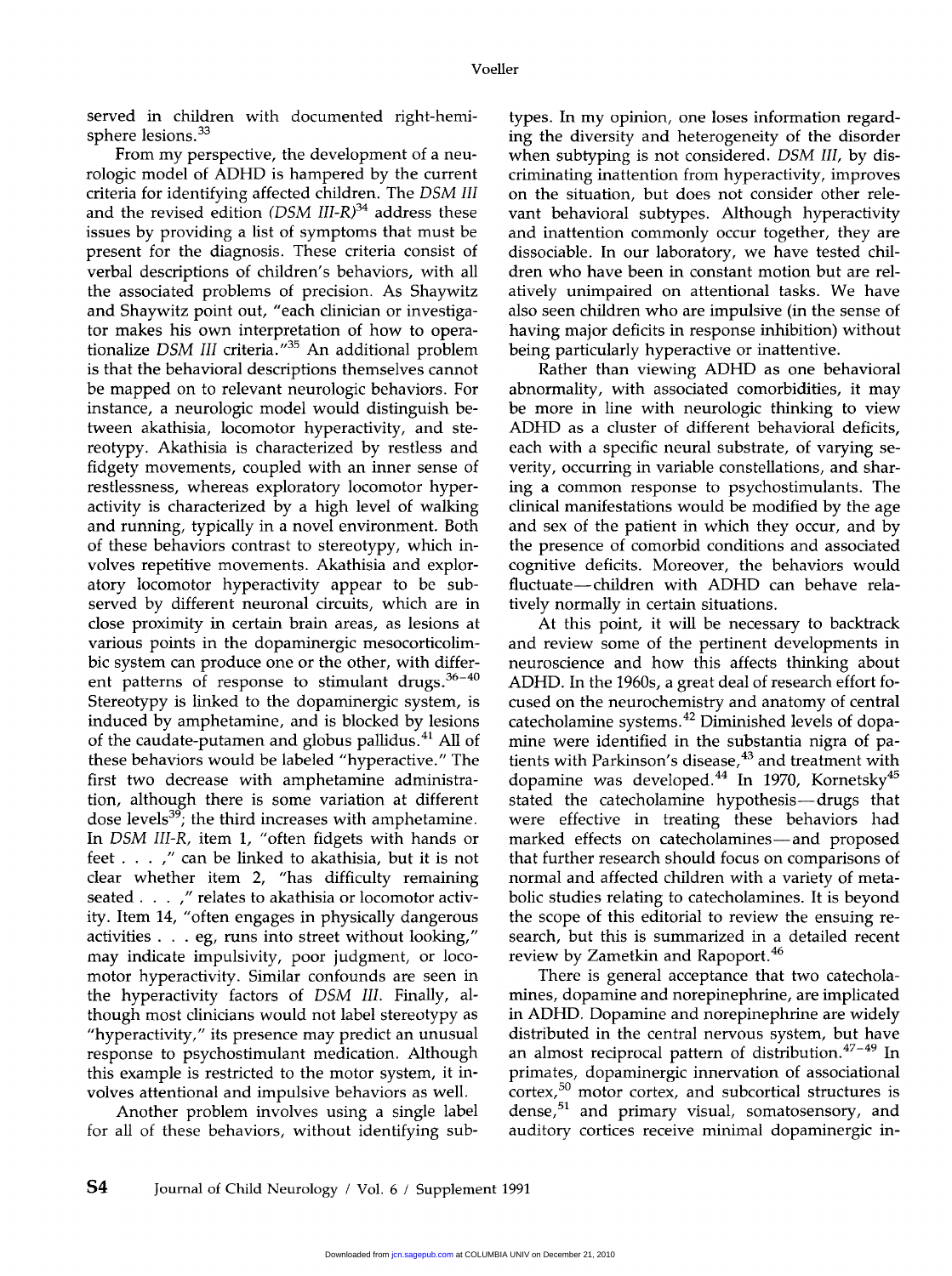nervation. Noradrenergic innervation has a contrasting pattern, with dense innervation of primary somatosensory and motor cortices, some innervation of visual cortex, and relatively little innervation of prefrontal and temporal cortical regions.<sup>52</sup> At a neuronal level, these catecholamines serve to increase signal-to-noise ratio in different ways-"switching" and "tuning." $53$  Dopamine may be involved in switching or selecting between different sources of information as well as controlling several aspects of motor behaviors<sup>54</sup>—the timing, time-sharing, and the initiation of responses.<sup>55</sup> In contrast, norepinephrine is involved in a "tuning" or "neuromodulation" function-biasing the neuronal system so that it transmits information that is of high, rather than low, salience for the organism.<sup>56</sup> The effects of catecholamines on a wide variety of behaviors (attention, various aspects of inhibition and response in the motor system, and motivated behaviors, to name a  $few^{57,58}$  are well known.

Another important set of discoveries concerned the relationship of the cortex to the basal ganglia and thalamus. Early silver impregnation methods could not demonstrate the nigrostriatal projection. 59,60 The biochemical and fluorescent histochemical techniques developed in the 1960s provided the first convincing evidence of this pathway.61 Starting in the 1970s and continuing over the next two decades, modifications of silver impregnation methods,<sup>62</sup> retrograde axonal transport of horseradish peroxidase,<sup>63</sup> anterograde transport of tritiated proteins,<sup>64</sup> and fluorescent dyes,<sup>65</sup> in conjunction with sophisticated neurophysiologic techniques, greatly expanded information about this region and its connectivity. It was previously believed that all afferents to the neocortex came from the thalamus<sup>66</sup> and that cortical information was funneled through the basal ganglia. By the mid-1970s, the technology existed to demonstrate discrete, parallel pathways between the precentral cortex and the putamen,<sup>67,68</sup> and between the association cortex and the caudate.<sup>69</sup>

The neuroanatomy of the caudate was essentially rewritten. Parietal, frontal, and limbic afferents from specific areas terminated in nonoverlapping, interdigitating areas in the caudate, arranged in mosaic patterns.<sup>70</sup> There is also a similarly organized, segregated, somatotopically organized outflow between the somatosensory and premotor cortices to the putamen.<sup>70</sup> Thus, there are multiple, parallel, segregated cortico-striato-nigro-thalamocortical loops that link the basal ganglia to the cortex, where convergence may occur at a corticocortical level.<sup>71,72</sup> These loops appear to be segregated at all levels,

consisting of many subchannels, so that the system is composed of "thousands of 'miniloops,' emanating from and ending in a single cortical column or possibly a small set of columns."73

What is remarkable is that even 10 years ago, this neural organization was not appreciated or widely known. As Goldman-Rakic and Selemon note, in the 1970s "every anatomical and medical textbook depicted the caudate and putamen as funnels for information of diverse origins: these neostrial nuclei were considered important integrative centers.... Far from being a funnel, the neostriatum turns out to be a multilaned throughway for separate streams of influence over the thalamus and motor structures like the superior colliculus. $a^{73}$ 

How does this information regarding catecholamines and these multiple loops linking cortex and subcortical structures relate to a neurologic model of ADHD? First, they provide a neuroanatomic base on which to construct a model for the complex array of behaviors seen in ADHD (see Heilman et al in this issue). They provide a way of thinking about brain dysfunction that is not limited to concepts of ablation or disconnection.<sup>74</sup> The cortico-striato-nigrothalamocortical loops are systems that activate other regions and when disrupted, inactivate remote areas that are anatomically quite distant. Moreover, since the inactivated neurons are still capable of functioning, intense environmental stimuli or drugs that affect neurotransmitter levels may enable the systems to function, explaining situational variability.<sup>75</sup> Through complex gating mechanisms, this model provides an explanation for "top-down" arousal.<sup>76</sup>

Secondly, interference of function at any level of a cortico-striato-nigro-thalamocortical loop may lead to a cluster of clinically similar signs. However, there may be considerable diversity depending on just which level of the loop is affected. Drug re-<br>sponses may vary with lesion location. Furthermore, one would expect that there would be a complex age-by-sex interaction in neuronal development that would be reflected in behavior and cognition.<sup>77</sup> Moreover, involvement of limbic areas coupled with frontal areas might result in behavior disorders that constitute comorbidities of ADHD.

Several articles in this special issue review specific aspects of these segregated loops. The anatomy and physiology of the segments related to the visual attentional system are discussed by Colby in a detailed review. An animal model of ADHD, using low-dose N-methyl-4-phenyl-1,2,3,6-tetrahydropyridine (MPTP), is presented by Roeltgen and Schneider.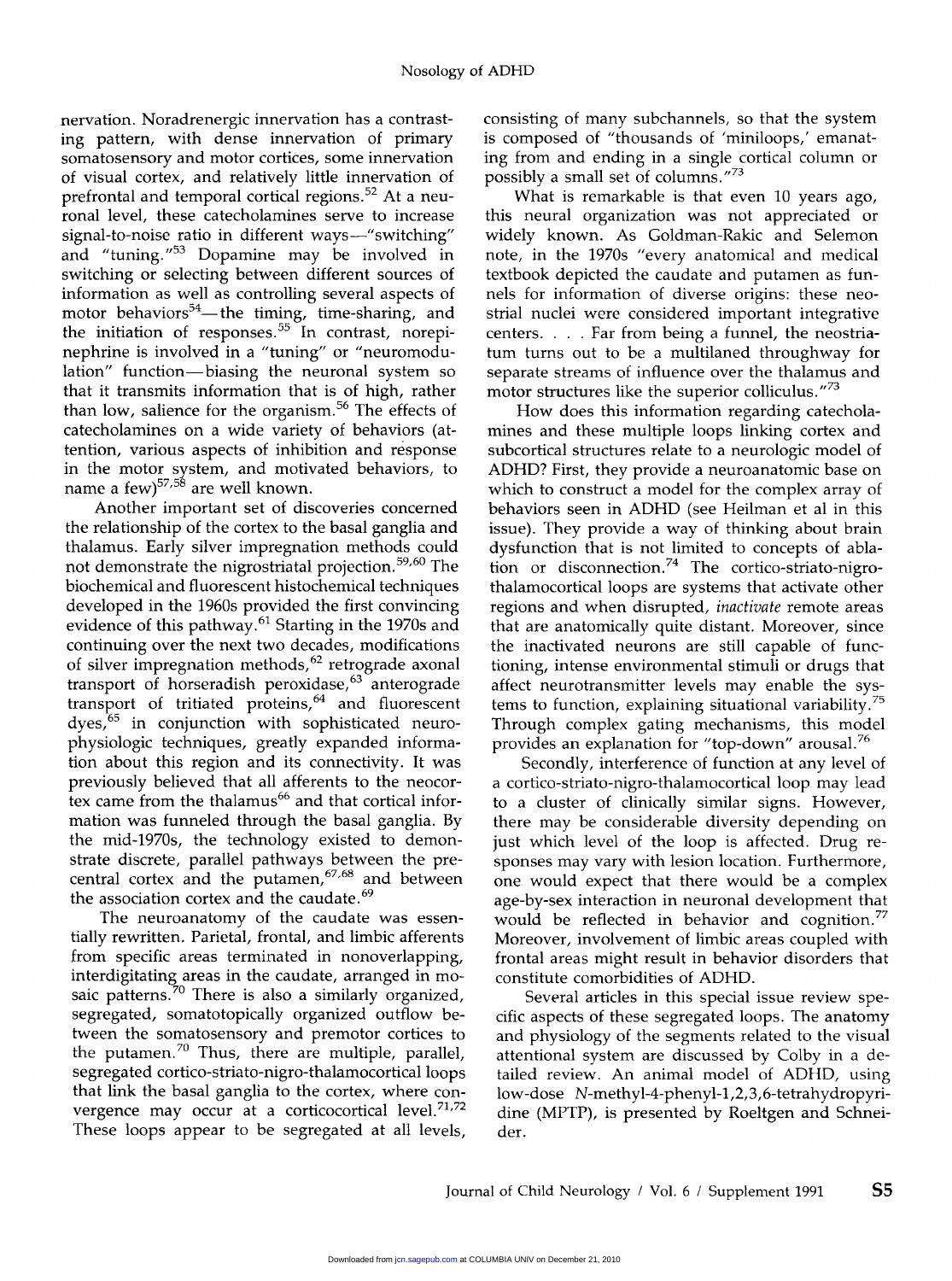It is possible that ADHD will join the ranks of other neuropsychiatric syndromes in which behavioral disturbances are prominent and pathology implicates these cortical-basal ganglia loops (eg, Tourette's syndrome, Parkinson's disease, Huntington's disease, obsessive-compulsive disorder,<sup>78</sup> and possibly schizophrenia). This model would provide the conceptual framework for isolating specific behaviors associated with ADHD (attentional dysfunction, deficits in response inhibition, and motor impersistence). These behaviors can be measured using elemental, quantifiable tasks (such as deficits in response inhibition, or the attentional task described by Swanson et al in this issue), which can in turn be subjected to parametric statistical analysis. The measures are ideally suited to the comparison of behaviors in normal controls and children with ADHD and in comparisons of behaviors with and without psychostimulant treatment (for instance, see in this issue how Trommer et al used the go-no go test in the assessment of drug response). Recent neuroimaging techniques may provide support for this model. Hopefully this approach to ADHD will provide fruitful methods for investigating this intriguing and widespread disorder, certainly an appropriate subject for research in the Decade of the Brain.

#### Acknowledgments

The author is indebted to Mary Morris for her insightful commentary regarding the final manuscript, and to Kenneth M. Heilman for his helpful comments on an earlier version.

### References

- 1. Barkley RA: Hyperactive Children: A Handbook for Diagnosis and Treatment. New York, Guilford Press, 1981.
- 2. Clements SD, Peters JE: Minimal brain dysfunctions in the school-aged child. Arch Gen Psychiatry 1962;6:185-187.
- 3. Strecker EA: Behavior problems in encephalitis: Clinical study of relationship between behavior and acute and chronic phe nomena of encephalitis. Arch Neurol Psychiatry 1929;21:137- 144.
- 4. Strecker EA, Ebaugh FH: Neuropsychiatric sequelae of cerebral trauma in children. Arch Neurol Psychiatry 1924;12: 443-453.
- 5. Harper PA, Fischer LK, Rider RV: Neurological and intellectual status of prematures at three to five years of age. J Pediatr 1959;55:679-690.
- 6. Lillienfeld AM, Pasamanick B, Rogers M: Relationship between pregnancy experience and development of certain neuropsychiatric disorders in childhood. Am J Public Health 1955; 45:637-643.
- 7. Magoun HW: An ascending reticular activating system in the brain stem. Arch Neurol Psychiatry 1952;67:145-154.
- 8. Laufer MW, Denhoff E, Solomons G: Hyperkinetic impulsive

disorder in children's behavior problems. Psychosom Med 1957; 19:38-49.

- 9. Laufer M, Denhoff E: Hyperkinetic behavior syndrome in children. J Pediatr 1957;50:463-474.
- 10. Anderson WW: The hyperkinetic child: A neurological appraisal. Neurology 1963;13:968-973.
- 11. Satterfield JH, Cantwell DP, Satterfield BT: Pathophysiology of the hyperactive child syndrome. Arch Gen Psychiatry 1974; 31:839-844.
- 12. Wender PH: Minimal brain dysfunction in children. New York, Wiley-Interscience, 1971.
- 13. Olds J, Milner P: Positive reinforcement produced by electrical stimulation of septal area and other regions of rat brain. J<br>Comp Physiol Psychol 1954;47:419-427.
- 14. Gorenstein EE, Newman JP: Disinhibitory psychopathology: A new perspective and a model for research. *Psychol Rev* 1980; 87:301-315.
- 15. Cohen NJ, Douglas VI: Characteristics of the orienting response in hyperactive and normal children. Psychophysiology 1972;9:238-245.
- 16. Douglas VI: Stop, look, and listen: The problem of sustained attention and impulse control in hyperactivity and normal children. Can J Behav Sci 1972;4:259-282.
- 17. Dykman RA, Walls RC, Suzuki T, et al: Children with learning disabilities: Conditioning, differentiation, and the effect of distraction. Am J Orthopsychiatry 1970;40P:766-782.
- 18. Dykman RA, Ackerman PT, Olgesby DM: Selective and sustained attention in hyperactive, learning-disabled, and normal boys. J Nerv Ment Dis 1979;167:288-297.
- 19. Dykman RA, Ackerman PT, Clements SD, Peters JE: Specific learning disabilities: An attentional deficit syndrome, in Myklebust HR (ed): Progress in Learning Disabilities. New York, Grune & Stratton, pp 56-93.
- 20. Cantwell DP: Diagnostic validity of the hyperactive child (attention deficit disorder with hyperactivity) syndrome. Psychi atr Dev, 1980;3:277-300.
- 21. American Psychiatric Association: Diagnostic and Statistical Manual of Mental Disorders, 3rd ed. Washington, DC, American Psychiatric Association, 1980.
- 22. Zambelli AJ, Stamm JS, Maitinsky S, Loiselle DL: Auditory evoked potentials and selective attention in formerly hyperactive adolescent boys. Am J Psychiatry 1977;134:742-747.
- 23. Pontius AA: Dysfunction patterns analogous to frontal lobe system and caudate nucleus syndromes in some groups of minimal brain dysfunction. J Am Med Wom Assoc 1973;28: 285-292.
- 24. Mattes JA: The role of frontal lobe dysfunction in childhood hyperkinesis. Compr Psychiatry 1980;21:358-369.
- 25. Gualtieri CT, Hicks RE: Neuropharmacology of methylphenidate and a neural substrate for childhood hyperactivity. Psychiatr Clin North Am 1985;8:875-892.
- 26. Mefford IN, Potter WZ: A neuroanatomical and biochemical basis for attention deficit disorder with hyperactivity in children: A defect in tonic adrenaline mediated inhibition of locus coeruleus stimulation. Med Hypotheses 1989;29:33-42.
- 27. Hunt RD, Minderra R, Cohen DJ: Clonidine benefits children with attention deficit and hyperactivity. J Am Acad Child Adolesc Psychiatry 1985;24:617-629.
- 28. Shaywitz BA, Shaywitz SE, Byrne T, et al: Attention deficit disorder. Quantitative analysis of CT. Neurology 1983;33: 1500-1503.
- 29. Lou HC, Henriksen L, Bruhn P, et al: Striatal dysfunction in attention deficit and hyperkinetic disorder. Arch Neurol 1989; 46:48-52.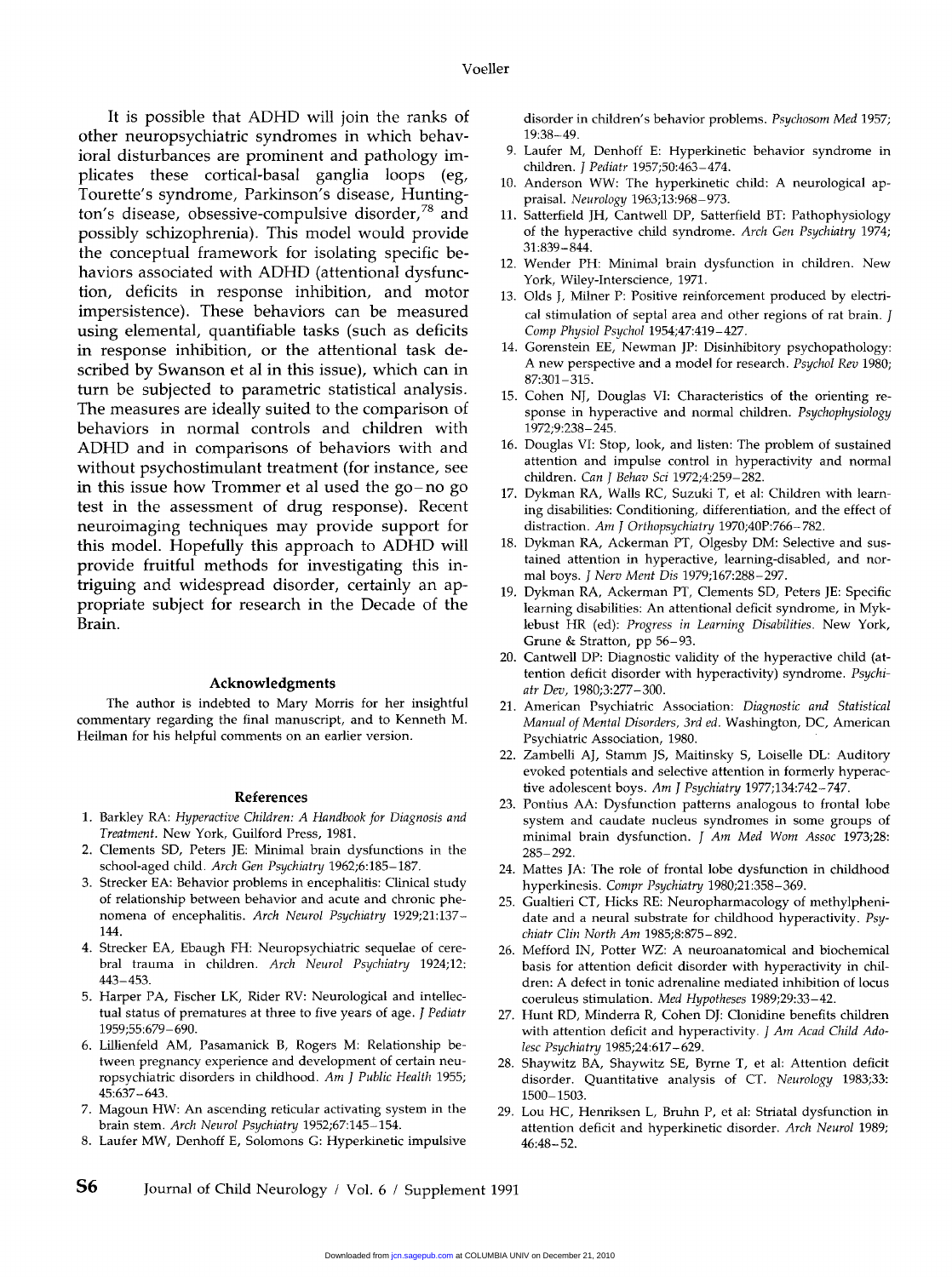- 30. Zametkin AJ, Nordahl T, Gross M, et al: Cerebral glucose metabolism in adults with hyperactivity of childhood onset. N Engl J Med 1990;323:1361-1366.
- 31. Hynd GW, Semrud-Clikeman M, Lorys AR, et al: Brain morphology in developmental dyslexia and attention deficit disorder/hyperactivity. Arch Neurol 1990;47:916-919.
- 32. Pauls DL, Shaywitz SE, Kramer PL, et al: Demonstration of vertical transmission of attention deficit disorder. Ann Neurol 1983;14:63.
- 33. Voeller KKS: Right-hemisphere deficit syndrome in children. Am J Psychiatry 1986;143:1004-1009.
- 34. American Psychiatric Association: Diagnostic and Statistical Manual of Mental Disorders, 3rd ed, revised. Washington DC, American Psychiatric Association, 1987.
- 35. Shaywitz SE, Shaywitz BA: Attention deficit disorder: Current perspectives, in Kavanaugh JF, Truss TJ (eds): Learning Disabilities: Proceedings of the National Conference. Parkton, MD, York Press, 1980, pp 369-523.
- 36. Carter CJ, Pycock CJ: Behavioral and biochemical effects of dopamine and noradrenaline depletion within the medial prefrontal cortex of the rat. Brain Res 1980;192:163-176.
- 37. Stewart JT: Akathisia following traumatic brain injury: Treatment with bromocriptine. J Neurol Neurosurg Psychiatry 1989; 52:1200-1203.
- 38. Mogenson GJ, Nielsen M: Neuropharmacological evidence to suggest that the nucleus accumbens and subpallidal region contribute to exploratory locomotion. Behav Neural Biol 1984; 42:52-60.
- 39. Koob GF, Stinus L, Le Moal M: Hyperactivity and hypoactivity produced by lesions to the mesolimbic dopamine system. Behav Brain Res 1981;3:341-359.
- 40. Porrino LJ, Lucignani G, Dow-Edwards D, Sokoloff L: Correlation of dose-dependent effects of acute amphetamine administration on behavior and local cerebral metabolism in rats. Brain Res 1984;307:311-320.
- 41. Naylor RJ, Olley JE: Modification of the behavioural changes induced by amphetamine in the rat by lesions in the caudate nucleus, the caudate-putamen and globus pallidus. Neuropharmacology 1972;11:91-92.
- 42. Dahlstrom A, Fuxe K: Evidence for the existence of monoamine-containing eurons in the central nervous system. I. Demonstration of monoamines in the cell bodies of brain stem neurons. Acta Physiol Scand 1964;62(Suppl 232):1-55.
- 43. Hornykiewicz O: Die topische Lokalisation und das Verhalten von Noradrenalin und Dopamin (3-Hydroxytyramin) in der Substantia nigra des normalen und Parkinson kranken Menschen. Wien Klin Wochenschr 1963;75:309-312.
- 44. Cotzias GC, Papvasilious PS, Gellene R: Modification of parkinsonism-chronic treatment with L-dopa. N Engl J Med 1969;280:337-345.
- 45. Kornetsky C: Psychoactive drugs in the immature organism. Psychopharmacologia 1970;17:105-136.
- 46. Zametkin AJ, Rapoport JL: Neurobiology of attention deficit disorder with hyperactivity: Where have we come in 50 years? J Am Acad Child Adolesc Psychiatry 1987;26:676-686.
- 47. Lindvall O, Bjorklund A: Dopamine- and noradrenalinecontaining neuron systems: Their anatomy in the rat brain, in Descarries L, Reader TR, Jasper HH (eds): Monoamine Innervation of Cerebral Cortex. New York, Alan R Liss, 1984, pp  $9 - 40.$
- 48. Moore RY, Bloom FE: Central catecholamine neuron systems: Anatomy and physiology of the dopamine system. Ann Rev Neurosci 1978;1:129-169.
- 49. Moore RY, Bloom FE: Central catecholamine neuron systems:

Anatomy and physiology of the norepinephrine and epinephrine systems. Ann Rev Neurosci 1979;2:113-168.

- 50. Levitt P, Rakic P, Goldman-Rakic PS: Region-specific distribution of catecholamine afferents in primate cerebral cortex: A fluorescence histochemical analysis. J Comp Neurol 1984;227: 23-36.
- 51. Brown RM, Crane AM, Goldman PS: Regional distribution of monoamines in the cerebral cortex and subcortical structures of the rhesus monkey: Concentrations and in vivo synthesis rates. Brain Res 1979;168:133-150.
- 52. Foote SL, Morrison JH: Extrathalamic modulation of cortical function. Ann Rev Neurosci 1987;10:67-95.
- 53. Oades RD: The role of noradrenaline in tuning and dopamine in switching between signals in the CNS. Neurosci Biobehav Rev 1985;9:261-282.
- 54. Jaspers R, Schwarz M, Sontag KH, Cools AR: Caudate nucleus and programming behaviour in cats: Role of dopamine in switching motor patterns. Behav Brain Res 1984;14:17-28.
- 55. Rolls ET, Thorpe SJ, Boytim M, et al: Responses of striatal neurons in the behaving monkey. Effects of iontophoretically applied dopamine on normal responsiveness. Neuroscience 1984;12:1201-1212.
- 56. Woodward DJ, Moises HC, Waterhouse BD, et al: Modulatory actions of norepinephrine in the central nervous system. Fed Proc 1979;38:2109-2116.
- 57. Clark CR, Geffen GM, Geffen LB: Catecholamines and attention I: Animal and clinical studies. Neurosci Biobehav Res 1987; 11:341-352.
- 58. Clark CR, Geffen GM, Geffen LB: Catecholamines and attention II. Pharmacological studies in normal humans. Neurosci Biobehav Res 1987;11:353-364.
- 59. Glees P: The interrelation of the strio-pallidum and the thalamus in the macaque monkey. Brain 1945;68:331-346.
- 60. Nauta WJH: Silver impregnation of degenerating axons, in Windle WF (ed): New Research Techniques of Neuroanatomy. Springfield, IL, Charles C Thomas, 1957, pp 17-26.
- 61. Anden N-E, Carlsson A, Dahstrom A, et al: Demonstration and mapping out of nigro-neostrial dopamine neurons. Life Sci 1964;3:523-530.
- 62. Moore RY, Bhatnagar RK, Heller A: Anatomical and chemical studies of a nigroneostrial projection in the cat. Brain Res 1971;30:119-136.
- 63. Nauta WJH, Pritz MB, Lasek RJ: Afferents to the rat caudoputamen studied with horseradish peroxidase. An evaluation of a retrograde neuroanatomical research method. Brain Res 1974;67:219-238.
- 64. Carpenter MB, Nakano K, Kim R: Nigrothalamic projections in the monkey demonstrated by autoradiographic technics. J Comp Neurol 1976;165:401-416.
- 65. Selemon LD, Goldman-Rakic PS: Topographic intermingling of striatonigral and striatopallidal neurons in the rhesus monkey. J Comp Neurol 1990;297:359-376.
- 66. Foote SL, Morrison JH: Extrathalamic modulation of cortical function. Annu Rev Neurosci 1987;10:67-95.
- 67. Kunzle H: Bilateral projections from precentral motor cortex to the putamen and other parts of the basal ganglia. An autoradiographic study in Macaca fascicularis. Brain Res 1975; 88:195-210.
- 68. Kunzle H: Projections from the primary somatosensory cortex to basal ganglia and thalamus in the monkey. Exp Brain Res 1977;30:481-492.
- 69. Goldman PS, Nauta WJH: An intricately patterned prefrontocaudate projection in the rhesus monkey. J Comp Neurol 1977; 171:369-386.